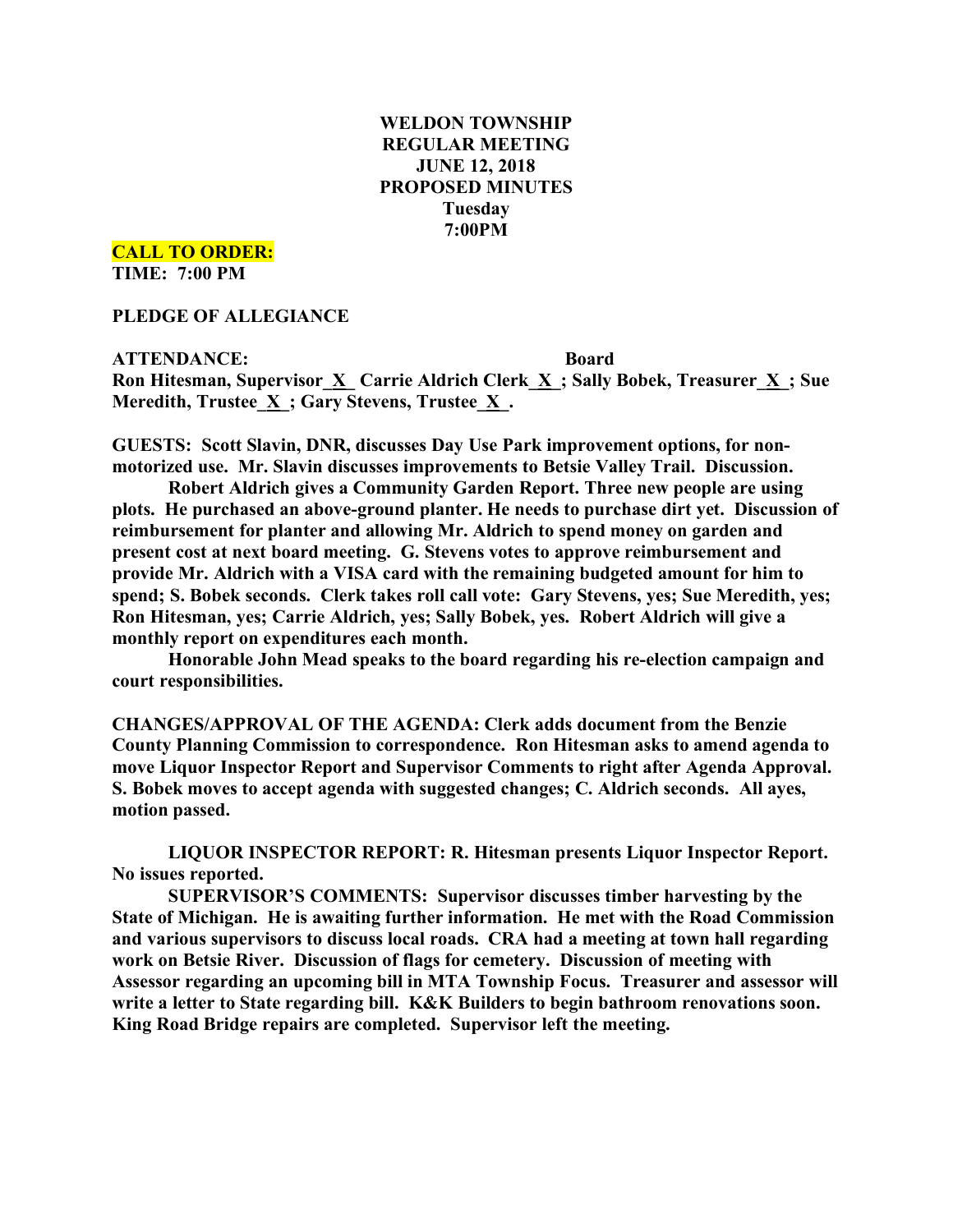**MINUTES OF MAY BOARD MEETING: Clerk presents Minutes of May Board Meeting. Discussion. S. Bobek moves to approve the Minutes; G. Stevens seconds. All ayes, motion passed.**

**TREASURER'S REPORT: S. Bobek presents Treasurer's Report. G. Stevens moves to accept Treasurer's Report as presented; S. Meredith seconds. All ayes, motion passed.**

**GUEST/ PUBLIC INPUT (up to 5 minutes per guest): None.**

## **REPORTS:**

**ZONING ADMINISTRATOR: Craig Meredith presents Zoning Administrator's Report. Discussion.**

**DAY USE PARK: C. Meredith presents Day Use Park Report. Discussion of garbage pickup at Day Use Park and the end of Haze Road. Sue Meredith moves to have Republic place dumpsters placed at the end of Haze Road and the Day Use Park for the summer months, and that they will be removed if they are misused by the public; S. Bobek seconds. Discussion. All ayes, motion passed.**

**PLANNING COMMISSION: C. Aldrich presents Planning Commission Report. Discussion. C. Aldrich moves to appoint Chris Bobek to the Zoning Board of Appeals, and that the Zoning Board of Appeals be increased to a five-member board; S. Meredith seconds. Discussion. All ayes, motion passed.**

**NUISANCE ABATEMENT REPORT: S. Bobek presents Nuisance Abatement Report. Discussion of ticket book language. Mr. Bobek will report when he finds out what the correct procedure going forward is. Discussion of nuisance abatement complaint procedure. If property owners have questions, they will direct them solely to the Board or the Nuisance Abatement Officer.**

**BUDGET REPORT: Clerk presents Budget Report. G. Stevens moves to accept Budget Report as presented; S. Meredith seconds. All ayes, motion passed.**

**CLERK COMMENTS: Discussion of State recommendations regarding cemetery hours. The board would like the cemetery to be closed from dusk til dawn. Voting equipment will be delivered this week at no cost to the township. Baird, Cotter & Bishop will perform audit June 25 2018. Discussion of JPC portion of audit.**

## **UNFINISHED BUSINESS:**

**Discussion of cemetery hours sign. S. Bobek moves to purchase cemetery sign at a total cost of 67.55; S. Meredith seconds. All ayes, motion passed. S. Bobek presents two company bids for x-raying the cemetery. Discussion. C. Aldrich moves to accept Gourdie-Fraser's estimated bid to x-ray the cemetery; S. Meredith seconds. All ayes, motion passed. G. Stevens moves to allow \$1,000 retainer check; S. Meredith seconds. Clerk takes a roll call vote: Sally Bobek, yes; Carrie Aldrich, yes; Sue Meredith, yes; Gary Stevens, yes; Ron Hitesman, absent.**

**C. Aldrich presents letter to Weldon Board from Peg Minster, regarding Zoning Administrator. Discussion.**

**Discussion of landscaping the Community Garden. S. Bobek will donate a bench and paint.**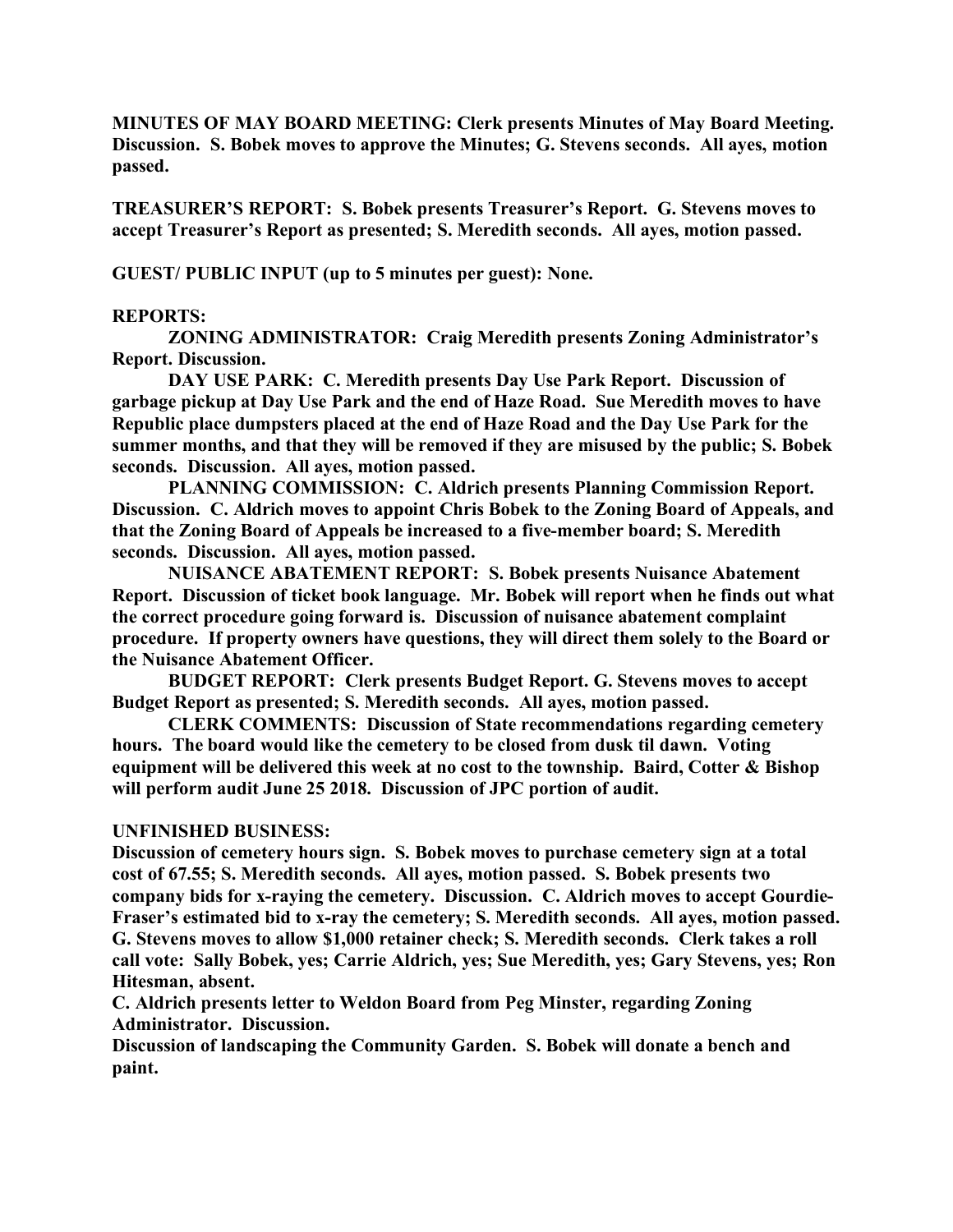#### **NEW BUSINESS:**

**Board sets fall cleanup date as September 29, 2018, 9-1 p.m. S. Bobek presents Weldon Township News flyer, to put in with summer taxes. Discussion of township having a table at the Thompsonville SummerFest. Clerk will contact Shirley DaMore and purchase candy to distribute. Township will distribute information about community garden, fall cleanup and township newsletter. Discussion of purchase of a projector for group webinar training for board members and planning commission members. S. Meredith moves to purchase projector for township for \$80, as well as an extra bulb; S. Bobek seconds. Clerk takes roll call vote: Sally Bobek, yes; Carrie Aldrich, yes; Sue Meredith, yes; Gary Stevens, yes; Ron Hitesman, absent. Discussion of purchasing webinars for Planning Commission. S. Meredith has arranged for a 50% discount from Michigan Township Association. Clerk will purchase webinars.**

## **BILLS:**

| <b>Craig Meredith, Day Use Park/Plowing/Mowing</b> | 390.00      |
|----------------------------------------------------|-------------|
| David Kane, Website Maintenance                    | 60.00       |
| <b>Julie Lonn, Town Hall Cleaning</b>              | 50.00       |
| <b>Gary Stevens, Cemetery Cleanup</b>              | 300.00      |
| <b>AFLAC</b>                                       | 281.50      |
| <b>Blarney Castle</b>                              | 6.00        |
| <b>VISA</b>                                        | 332.86      |
| <b>Acentek</b>                                     | 179.41      |
| <b>MTA Yearly Dues</b>                             | 1281.55     |
| <b>Cherryland Electric</b>                         | 58.46       |
| Richard Figura, Attorney at Law                    | 567.00      |
| <b>American Waste</b>                              | 3010.00     |
| <b>The Pioneer Group</b>                           | 56.25       |
| <b>Robert Aldrich, Garden Reimbursement</b>        | 440.00      |
| <b>Chris Bobek, Nuisance Abatement</b>             | 200.00      |
| <b>Bayside Printing</b>                            | 15.12       |
| <b>Sally Bobek, Reimbursement</b>                  | 113.40      |
| <b>Chris Bobek, Reimbursement</b>                  | 31.50       |
| Craig Meredith, Zoning Administrator, June         | 222.67      |
| <b>Weldon Township Planning Commission Wages</b>   | 425.00      |
| <b>Jessica Nuytten, Assessor</b>                   | 1120.00     |
| <b>Board Salaries</b>                              | 3075.00     |
| <b>TOTAL BILLS AMOUNT:</b>                         | \$12,215.72 |

**G. Stevens moves to pay bills; C. Aldrich seconds. All ayes, motion passed.**

**CORRESPONDENCE:**

**Benzie County Road Commission Brochure for upcoming millage Benzie County Road Commission Meeting Minutes April 26, 2018 Michigan Works! Coastal Resiliency Training Workshops Betsie Valley District Library Minutes April 10, 2018 Benzie County Planning Commission Regular Meeting Agenda for June 14, 2018**